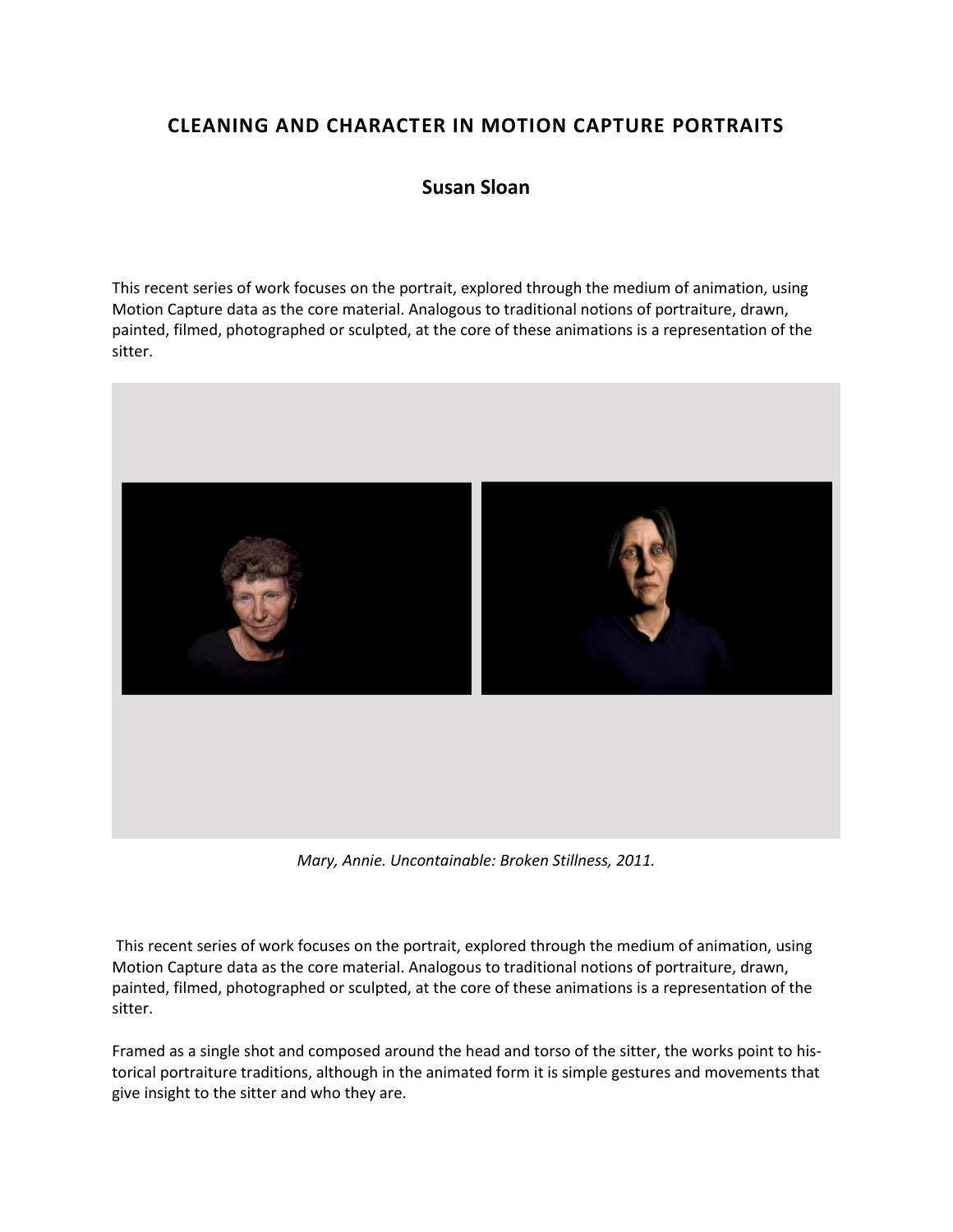Working with people I know or meet by chance, I am attempting to capture a sense of stillness and perhaps the ordinary. Using Motion Capture technology I record the subjects, essentially just sitting, being themselves, albeit under the gaze of 10 cameras. There is no performance as such and no narrative unfolds in these works but rather, I am fond of the idea that time slows down as the viewer spends time watching the sitter 'sitting'.

The use of Motion Capture has been developing in many areas such as entertainment, military, medical and engineering fields. It is a process that records motion data from a moving subject in 3 dimensions. There are many Mocap systems in use and they fall into 3 main areas, mechanical, optical and magnetic. In essence, they all track markers which are fixed to the body (animal/human) at key pivot and rotation points and produce a set of 3D co-ordinates and their rotations and trajectories over the period of the movement sequence. This tracking data is fed back to a software system and applied to a virtual skeleton. In the entertainment industry such as Games and Film and within the Performing Arts this is often called Performance Capture. The performer and the data recorded will drive the virtual skeleton. In these cases the virtual skeleton is often referred to as a puppet. In the Film and Games industry, the skeleton will, in turn drive a 3D character either in real time as in in-game animation or 'cut scenes' where the Mocap will be added to and polished off as a finished performance for screen.

In the field of gait analysis however, it is often not a performance that is being captured but normal and pathological function in the study of animal and human walk cycles for Orthopaedics and Physical-Therapy

Motion Capture portraiture lies somewhere in between these two areas of motion study. I am attempting to record a gestural stance, or an awkward tilt of the head and yet I am also drawing from traditions of painting and sculpture in the representation and interpretation of that data .Whilst the portrait is entirely constructed in 3D modelling software the motion of the subject is recorded from real life. The works become a record and an interpretation at the same time. The relationship between the recorded data and manually animated and sculpted forms becomes significant. The portraits are not just an interpretation of the external visible characteristics of the sitter but also a document of their spatial co-ordinates, their motion and very often their emotions.

I am interested in the notion that Mocap is a document of existence in the same way that a photograph or a piece of video footage is. It is not one moment or an event captured in time but a document of an individual's movement and identity removed from a specific time and place.

Within the Games industry individual characteristics in Mocap are often 'cleaned up' or removed from the motion capture data in the production of generic motion sequences such as run cycles, 'idles', 'sneak' cycles or 'punches'. This is done primarily to remove unwanted artifacts from the data such as glitches and ticks but it can be the 'personality' of the performer and their gesture that is removed or binned in favour of a more generic stance or 'readable' action pose.

Having studied my own motion capture I find idiosyncrasies that I have not been aware of in footage from other recording media (such as video). Motion capturing myself has allowed me to observe aspects of my gesture and motion that had otherwise been invisible to me (but perhaps not to others). I have a limp; I look at my feet when walking; I position the chair with my hands before I sit down; I make